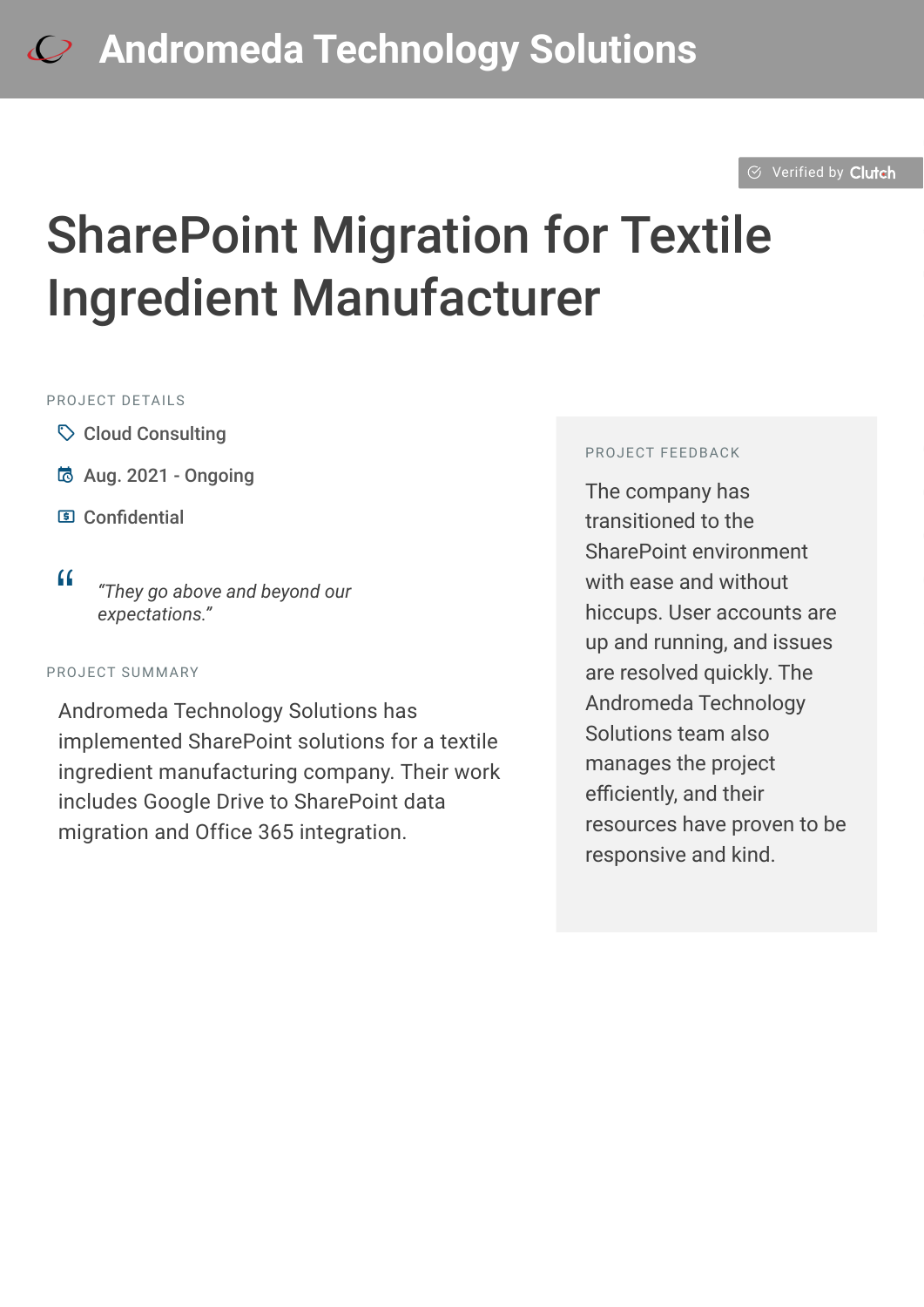# **[A](https://clutch.co/profile/andromeda-technology-solutions?utm_source=case_studies&utm_medium=logo)ndromeda Technology Solutions**

## The Client

## Introduce your business and what you do there.

I'm the head of operations for a textile ingredient manufacturing company.

## The Challenge

#### What challenge were you trying to address with Andromeda Technology Solutions?

We hired Andromeda for the implementation of SharePoint solutions for our business.



- 9 1-10 Employees
- $\circledcirc$  Los Angeles, California

#### CLIENT RATING



| Quality:            |  | 5.0 |
|---------------------|--|-----|
| Schedule:           |  | 5.0 |
| Cost:               |  | 4.0 |
| <b>Would Refer:</b> |  | 5.0 |

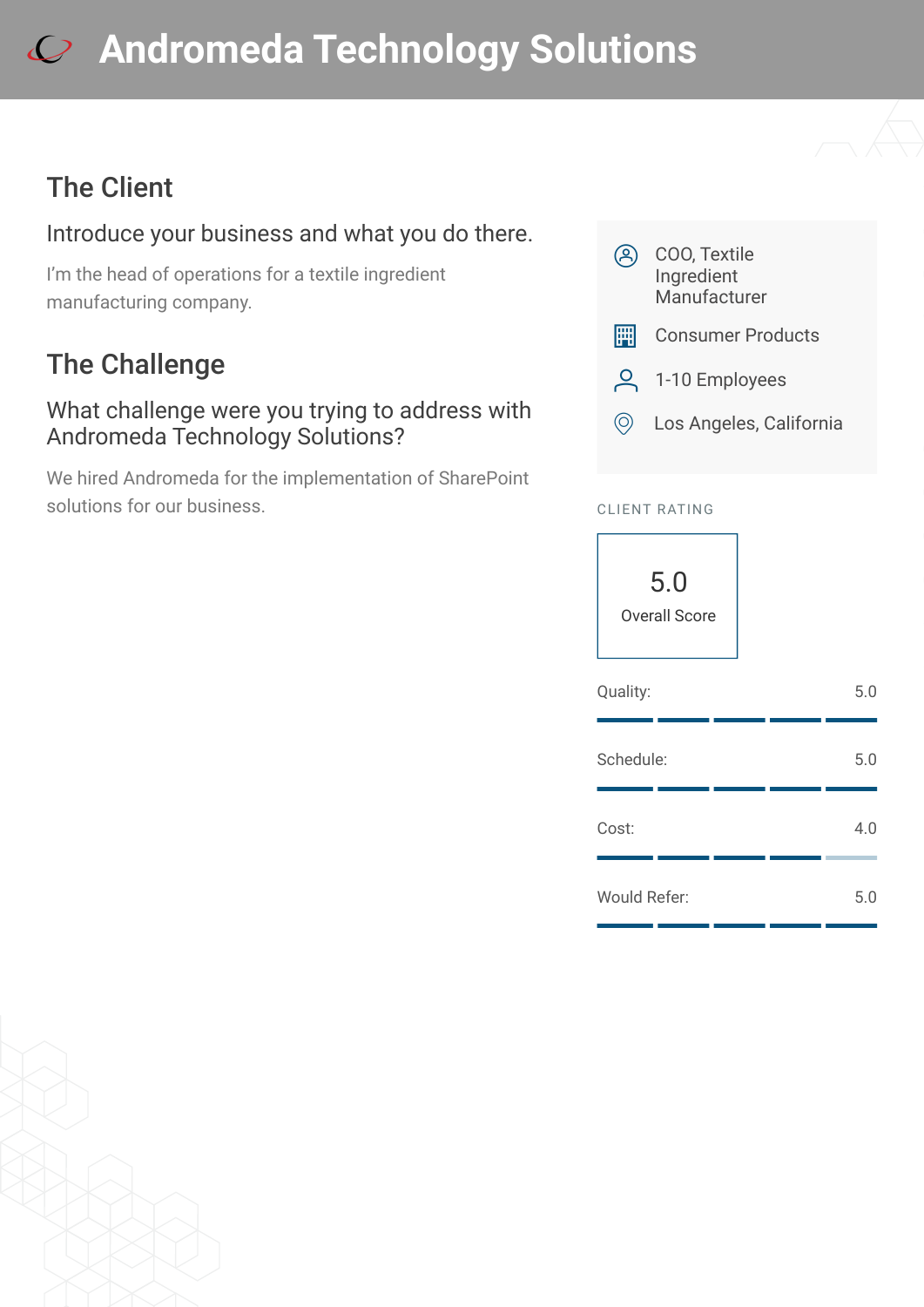# **[A](https://clutch.co/profile/andromeda-technology-solutions?utm_source=case_studies&utm_medium=logo)ndromeda Technology Solutions**

## The Approach

#### What was the scope of their involvement?

Andromeda quickly jumped on board and worked to understand the project's progress after taking over from a previous company we used.

They've since reignited the project. We've also used them to migrate data from Google Drive to the SharePoint environment and to centralize our international team on Office 365.

### What is the team composition?

Andromeda has assigned a project manager and a senior technical lead to work with us. Their CEO oversees the project, and we also work with their support staff.

#### How did you come to work with Andromeda Technology Solutions?

Andromeda took over the engagement from another company. That vendor sold their Microsoft business to the Andromeda team.

### What is the status of this engagement?

We started working with Andromeda in August 2021, and the engagement is ongoing.

## The Outcome

#### What evidence can you share that demonstrates the impact of the engagement?

Andromeda has migrated our data without issues, and user accounts have been up and running. Overall, we've had a seamless transition from one environment to another without any problems. At present, any ongoing issues are resolved within 24 hours.